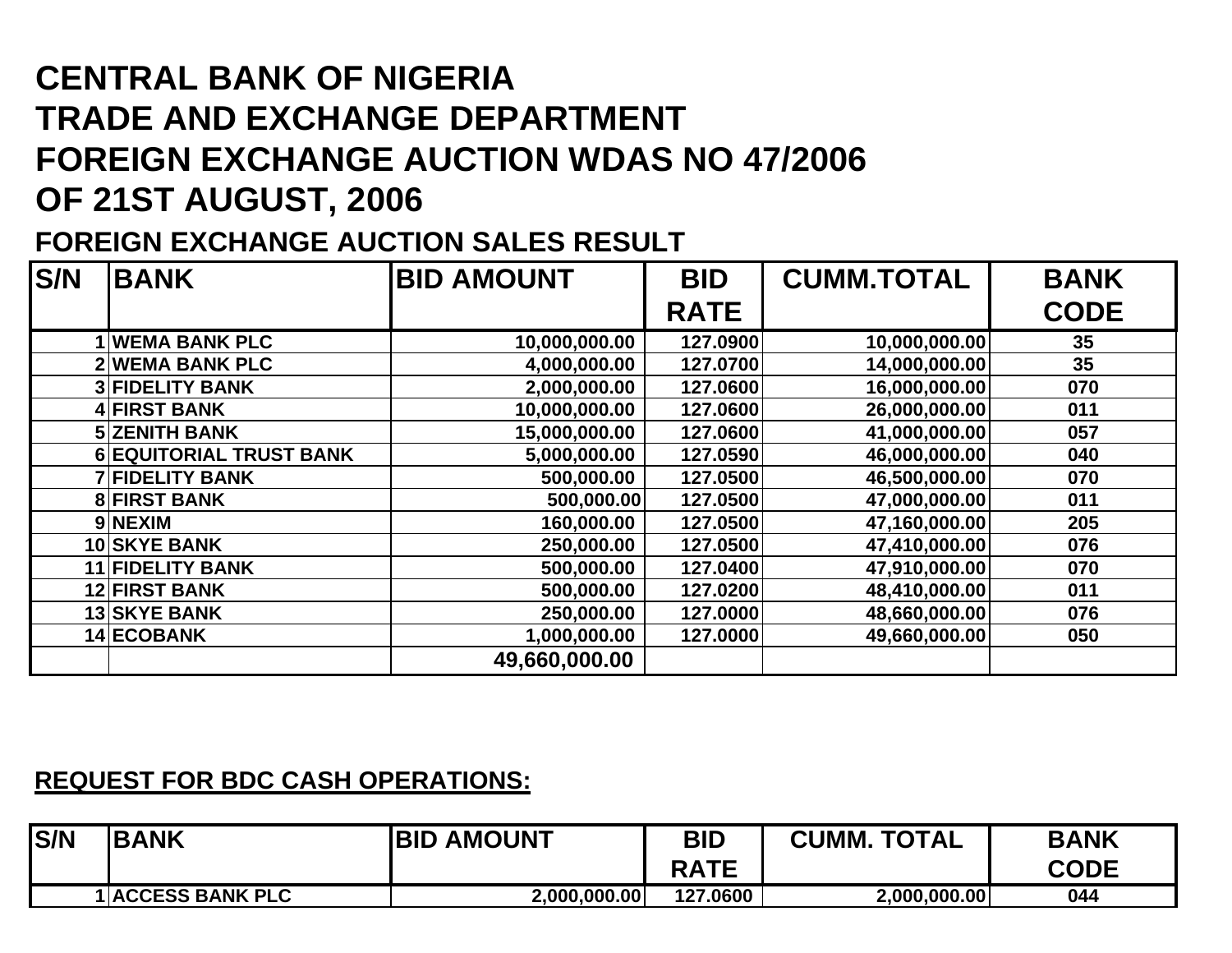| <b>2 INTERCONTINENTAL BANK</b> | 2.000.000.00 | 127.0600 | 4,000,000.00 | 069 |
|--------------------------------|--------------|----------|--------------|-----|
| <b>3 OCEANIC BANK</b>          | 200,000,00   | 127.0900 | 4,200,000.00 | 056 |
| <b>4 SKYE BANK</b>             | 500,000,00   | 127.0700 | 4,700,000.00 | 076 |
| 5 WEMA-BDC                     | 2.000.000.00 | 127.0700 | 6,700,000.00 | 35  |
|                                | 6,700,000.00 |          |              |     |

## **SUMMARY FOR WHOLESALE DAS 47 OF 21-08-2006**

 **AMOUNT OFFERED FOR SALE US\$80,000,000.00 AMOUNT SOLD AT WDAS US\$41,000,000.00 AMOUNT SOLD AT BANKS' BDC US\$6,700,000.00 TOTAL AMOUNT SOLD US\$47,700,000.00 NO. OF BANKS 11**